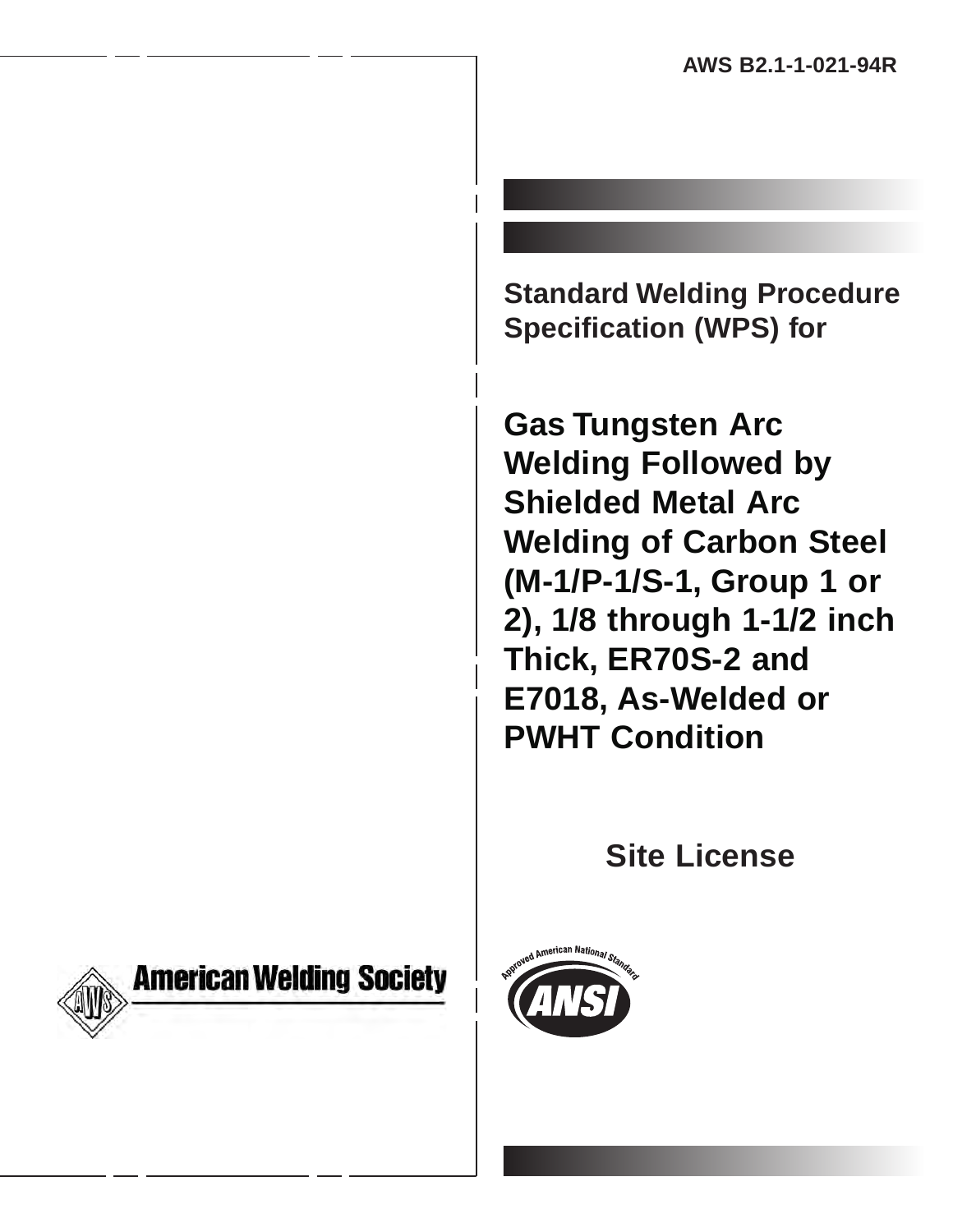### **Site License to Make Copies for Intra-Company Use**

This License is issued by the American Welding Society (hereinafter referred to as "AWS") to you (hereinafter referred to as "Licensee") based upon your application and conditions:

- 1. By becoming a Licensee, Licensee agrees to all the terms contained in this License.
- 2. Licensee is authorized to reproduce this AWS B2 Standard Welding Procedure for intracompany use only. Copies may not be made available to any individual not employed by Licensee or for any purpose unrelated to the business being conducted by Licensee.
- 3. Any reproduction must include the following copyright notice: "Copyright by the American Welding Society. Reproduced with the express written permission of the American Welding Society."
- 4. Licensee may not enter into any sublicense agreement.
- 5. Reproduction of this Standard Welding Procedure signifies that you agree with the terms of the License. If you do not agree with the terms of this License please return this document, and a new document without the copyright notice will be issued.
- 6. The AWS B2 Standard Welding Procedures are not the subject of any warranty. AWS disclaims any liability arising from the use of any Standard Welding Procedure. AWS is not liable for any actual or consequential damages that may arise from the use of any Standard Welding Procedure.
- 7. Licensee will notify AWS in writing if it becomes aware that any employee or other party has made copies or otherwise made use of any Standard Welding Procedure contrary to the terms of the License.
- 8. This License contains the entire understanding as between Licensee and AWS, and any changes must be contained in a writing signed by both parties.
- 9. The terms of this License are governed under the laws of the State of Florida, and both parties agree to submit to the jurisdiction of the cognizant court of law within Dade County, Florida to resolve any disputes.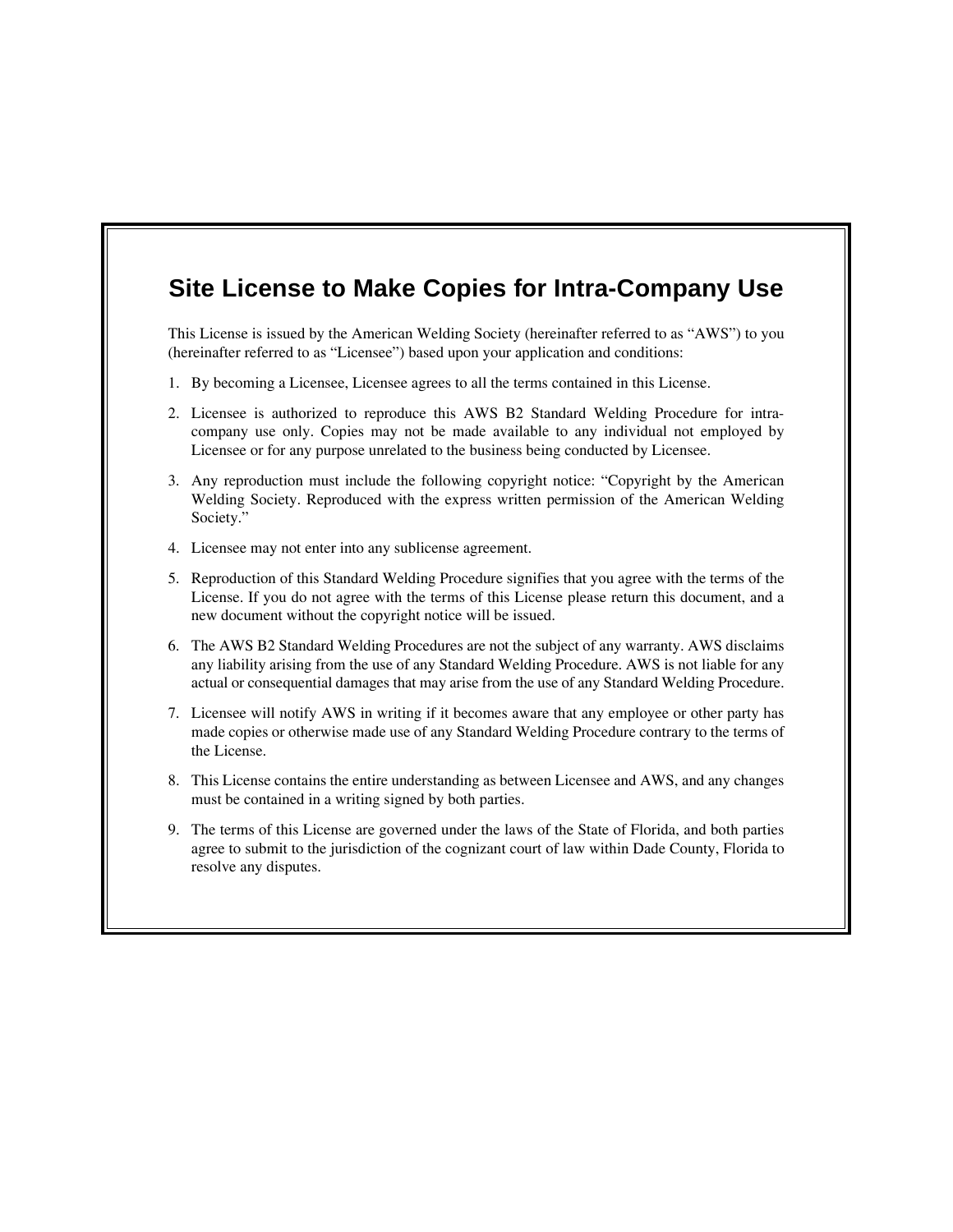**AWS B2.1-1-021-94R**

**Key Words**—Welding Procedure Specification, base metal, allowable joint designs, filler metal, carbon steel, manual gas tungsten arc welding, manual shielded metal arc welding

**Approved by American National Standards Institute April 15, 1993**

# **Standard Welding Procedure Specification (WPS) Gas Tungsten Arc Welding Followed by Shielded Metal Arc Welding of Carbon Steel (M-1/P-1/S-1, Group 1 or 2) 1/8 through 1-1/2 inch Thick, ER70S-2 and E7018 As-Welded or PWHT Condition**

Prepared by AWS Committee on Welding Qualification

> Under the Direction of AWS Technical Activities Committee

> > Approved by AWS Board of Directors

### **Abstract**

This standard contains the essential welding variables for carbon steel in the thickness range of 1/8 through 1-1/2 inch, using manual gas tungsten arc welding followed by shielded metal arc welding. It cites the base metals and operating conditions necessary to make the weldment, the filler metal specifications, and the allowable joint designs for fillet and groove welds. This WPS was developed primarily for plate and structural applications.